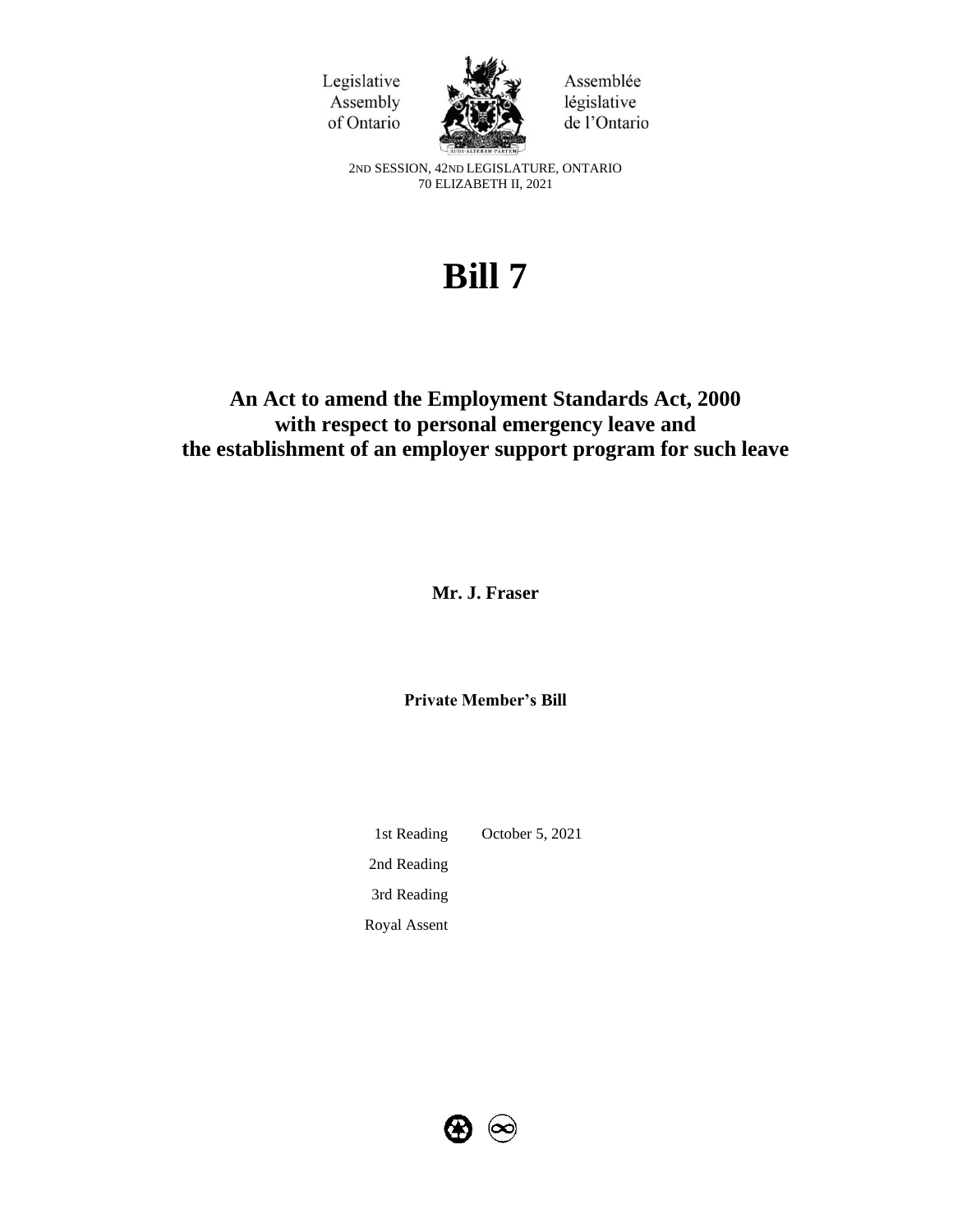#### EXPLANATORY NOTE

The Bill makes the following amendments to the *Employment Standards Act, 2000*:

- 1. Sections 50, 50.0.1 and 50.0.2 of the Act, which provide for sick leave, family responsibility leave and bereavement leave, respectively, are repealed. Section 50 is re-enacted to provide for up to 10 paid days of personal emergency leave in the case of a personal illness, injury or medical emergency, the illness, injury or medical emergency of a specified family member or an urgent matter concerning a specified family member.
- 2. The Act is amended to require that the Minister implement an employer support program to provide resources and supports to assist employers in providing personal emergency leave as required by the new section 50.
- 3. Section 50.1 of the Act, which currently provides for three days of paid infectious disease emergency leave, is amended to increase this number to 10 days of paid leave.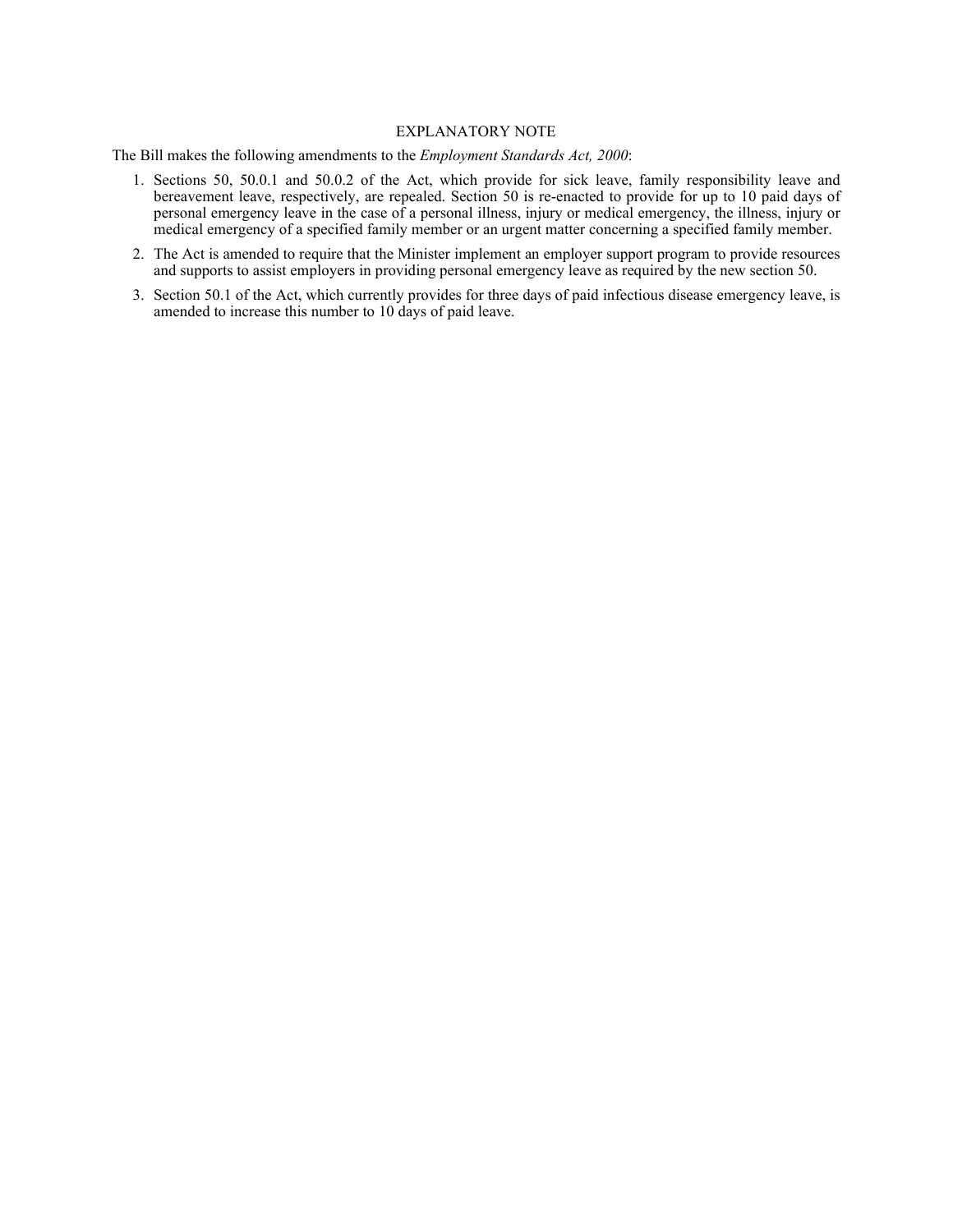# **An Act to amend the Employment Standards Act, 2000 with respect to personal emergency leave and the establishment of an employer support program for such leave**

## **Preamble**

Paid personal emergency leave allows employers and employees alike to succeed, especially during times of public health emergencies.

Employees deserve to be able to do their jobs, care for themselves and their families and to stay safe and healthy. Employers deserve workplaces that are productive and kept safe.

Time off to get well or to care for an ill loved one is a matter of dignity and public safety and is, ultimately, a key to productivity. Paid personal emergency leave ensures that workplaces remain open and prevents the spread of illnesses by giving employees time off to get well or to care for a loved one.

Paid personal emergency leave is necessary to support employers and employees.

The Government of Ontario is committed to working with small business owners to facilitate this change and to support employers and employees alike.

Therefore, Her Majesty, by and with the advice and consent of the Legislative Assembly of the Province of Ontario, enacts as follows:

#### **1 (1) Subsection 1 (1) of the** *Employment Standards Act, 2000* **is amended by adding the following definition:**

"personal emergency leave pay" means pay for any paid days of leave taken under section 50; ("indemnité de congé d'urgence personnelle")

# **(2) The definition of "regular wages" in subsection 1 (1) of the Act is repealed and the following substituted:**

"regular wages" means wages other than overtime pay, public holiday pay, premium pay, vacation pay, domestic or sexual violence leave pay, infectious disease emergency leave pay, personal emergency leave pay, termination pay, severance pay and termination of assignment pay and entitlements under a provision of an employee's contract of employment that under subsection 5 (2) prevail over Part VIII, Part X, Part XI, section 49.7, section 50, subsection 50.1 (1.2), Part XV or section 74.10.1; ("salaire normal")

#### **2 Subsection 15 (7) of the Act is amended by striking out "sick leave, family responsibility leave, bereavement leave" and substituting "personal emergency leave".**

**3 Sections 50, 50.0.1 and 50.0.2 of the Act are repealed and the following substituted:**

PERSONAL EMERGENCY LEAVE

#### **Personal emergency leave**

#### **Definition**

**50** (1) In this section,

"qualified health practitioner" means,

- (a) a person who is qualified to practise as a physician, a registered nurse or a psychologist under the laws of the jurisdiction in which care or treatment is provided to the employee or to an individual described in subsection (3), or
- (b) in the prescribed circumstances, a member of a prescribed class of health practitioners.

#### **Personal emergency leave**

(2) An employee who has been employed by an employer for at least one week is entitled to a leave of absence because of any of the following:

- 1. A personal illness, injury or medical emergency.
- 2. The death, illness, injury or medical emergency of an individual described in subsection (3).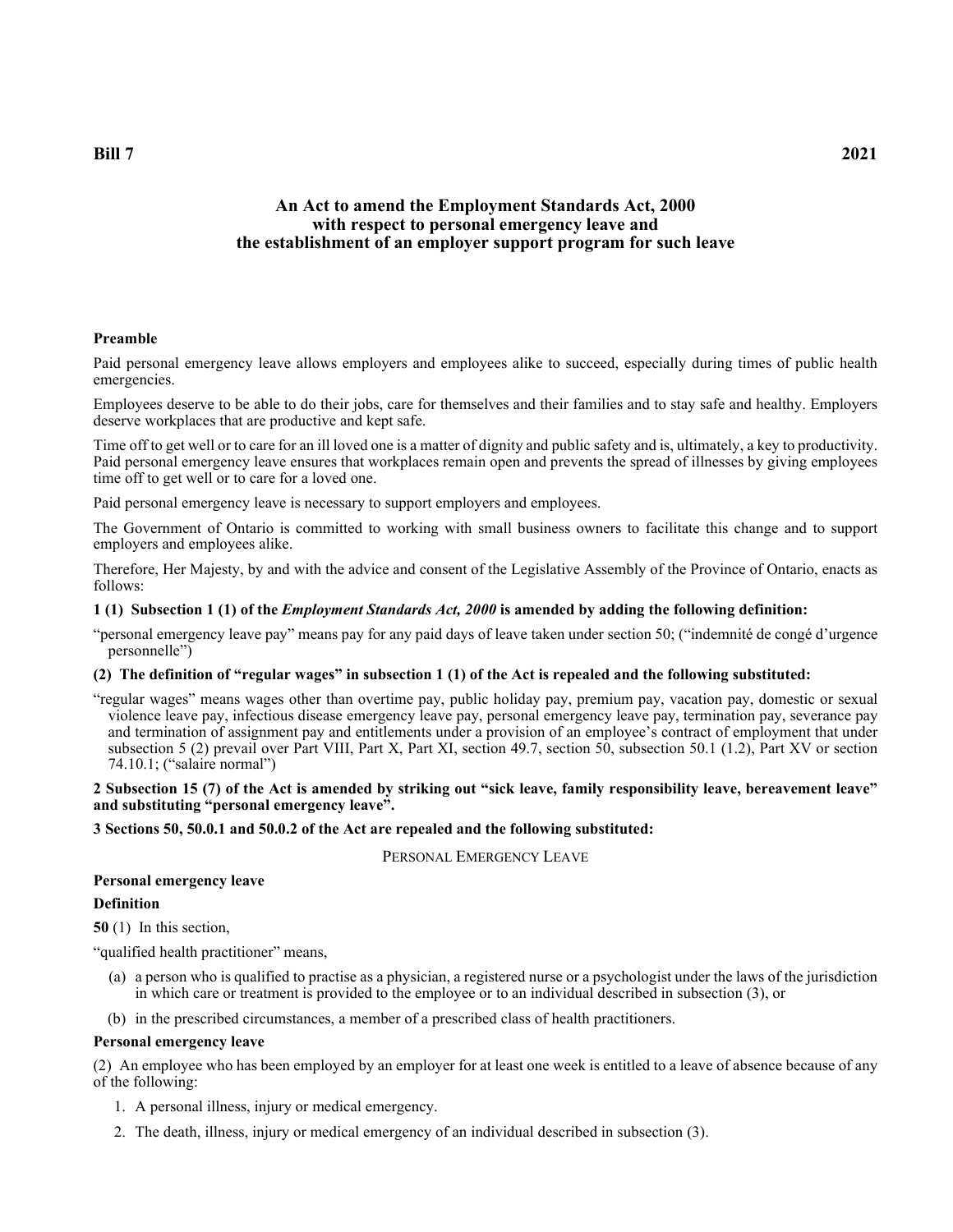3. An urgent matter that concerns an individual described in subsection (3).

# **Same**

(3) Paragraphs 2 and 3 of subsection (2) apply with respect to the following individuals:

- 1. The employee's spouse.
- 2. A parent, step-parent or foster parent of the employee or of the employee's spouse.
- 3. A child, step-child or foster child of the employee or of the employee's spouse.
- 4. A grandparent, step-grandparent, grandchild or step-grandchild of the employee or of the employee's spouse.
- 5. The spouse of a child of the employee.
- 6. The employee's brother or sister.
- 7. A relative of the employee who is dependent on the employee for care or assistance.

# **Advising employer**

(4) An employee who wishes to take leave under this section shall advise his or her employer that he or she will be doing so.

# **Same**

(5) If the employee must begin the leave before advising the employer, the employee shall advise the employer of the leave as soon as possible after beginning it.

# **Limit**

(6) Subject to subsection (7), an employee is entitled to take a total of 10 paid days of leave under this section in each calendar year.

# **Same, employed for less than one week**

(7) If an employee has been employed by an employer for less than one week, the following rules apply:

- 1. The employee is entitled to unpaid days of leave under this section, rather than paid days of leave.
- 2. Once the employee has been employed by the employer for one week or longer, the employee is entitled to paid days of leave under this section, and any unpaid days of leave that the employee has already taken in the calendar year shall be counted against the employee's entitlement.

# **Leave deemed to be taken in entire days**

(8) If an employee takes any part of a day as paid or unpaid leave under this section, the employer may deem the employee to have taken one day of paid or unpaid leave on that day, as applicable, for the purposes of subsection (6) or (7).

# **Personal emergency leave pay**

(9) Subject to subsections (10) and (11), if an employee takes a paid day of leave under this section, the employer shall pay the employee,

- (a) either,
	- (i) the wages the employee would have earned had they not taken the leave, or
	- (ii) if the employee receives performance-related wages, including commissions or a piece work rate, the greater of the employee's hourly rate, if any, and the minimum wage that would have applied to the employee for the number of hours the employee would have worked had they not taken the leave; or
- (b) if some other manner of calculation is prescribed, the amount determined using that manner of calculation.

# **Personal emergency leave where higher rate of wages**

(10) If a paid day of leave under this section falls on a day or at a time of day when overtime pay, a shift premium or both would be payable by the employer,

- (a) the employee is not entitled to more than his or her regular rate for any leave taken under this section; and
- (b) the employee is not entitled to the shift premium for any leave taken under this section.

# **Personal emergency leave on public holiday**

(11) If a paid day of leave under this section falls on a public holiday, the employee is not entitled to premium pay for any leave taken under this section.